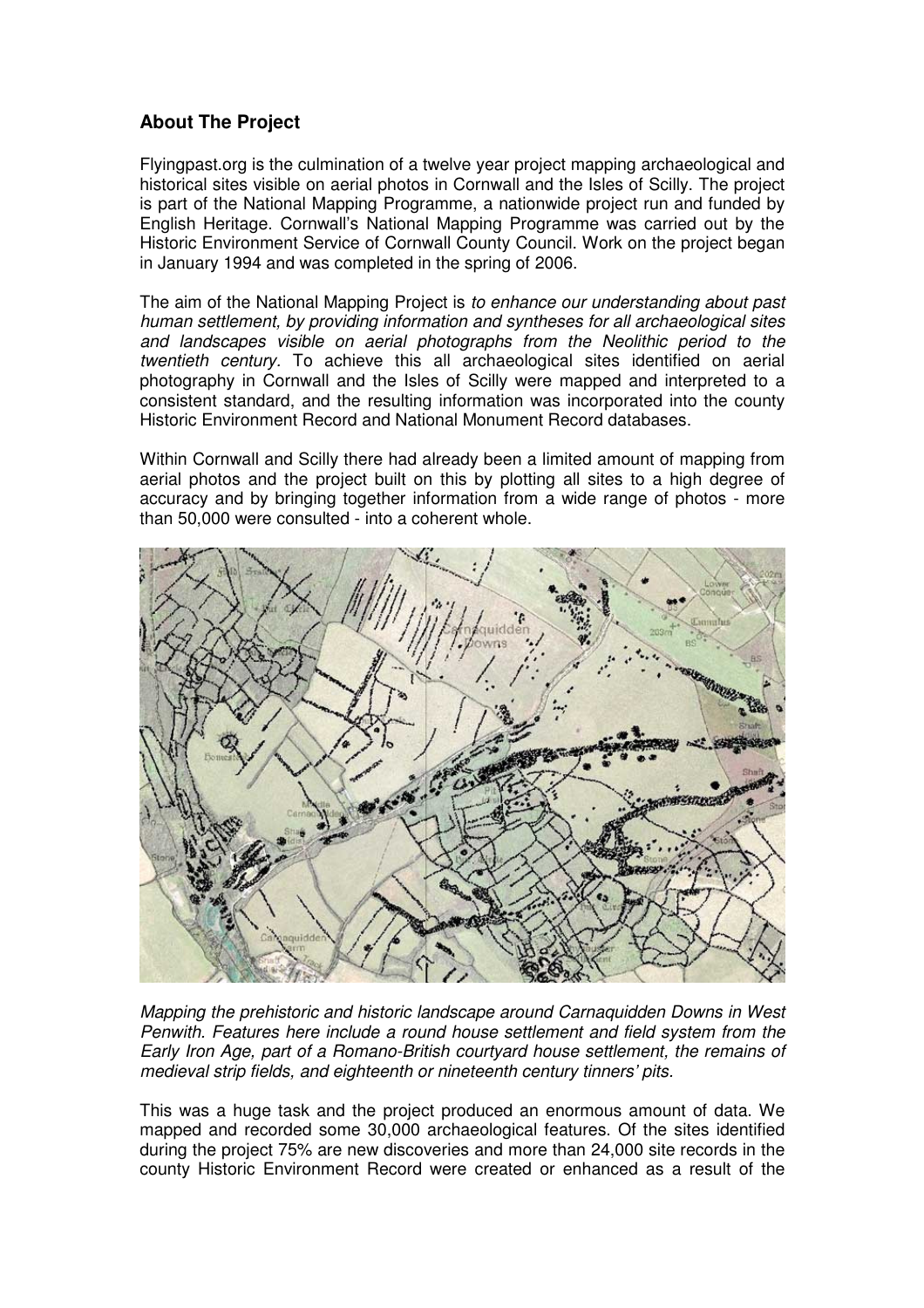mapping. Our work has completely transformed not only the amount of known information about Cornwall's archaeology, but also the way in which it can be accessed by both archaeologists and the general public. As a result of the project, coupled with the use of GIS (a digital mapping system), whole historic and prehistoric landscapes have been mapped and can be viewed in their entirety.

There are four key outcomes where Cornwall's National Mapping Programme has added significantly to our knowledge of Cornish archaeology, has broken new ground, or has contributed significantly to other major archaeological research in the county.

The first key outcome is a substantial enhancement of our knowledge of the nature and extent of the archaeology in lowland Cornwall. Of particular importance is the identification of more than 2,000 new enclosures from the late prehistoric or Romano-British period. Many are likely to be enclosed settlements, and a reappraisal of the settlement pattern in Iron Age and Roman Cornwall would be a fruitful topic for future research arising from the project



We have mapped large numbers of Iron Age and Romano-British enclosed settlements in lowland Cornwall, such as those at St Enoder, shown here.

The second key outcome is the detailed mapping of Cornwall's extensive mining remains. Throughout all the tin and copper mining districts of Cornwall we have mapped thousands of individual features associated with these internationally important industries. This data was a vital source of information in the development of the Cornwall and west Devon Mining Landscape World Heritage Site project. The designation of World Heritage Site (WHS) was awarded to Cornwall's mining landscape in July 2006. As part of the project that put together the WHS bid, the nature and extent of the archaeological remains of the mining industry needed to be defined and our mapping provided 40% of the data collated by the WHS team.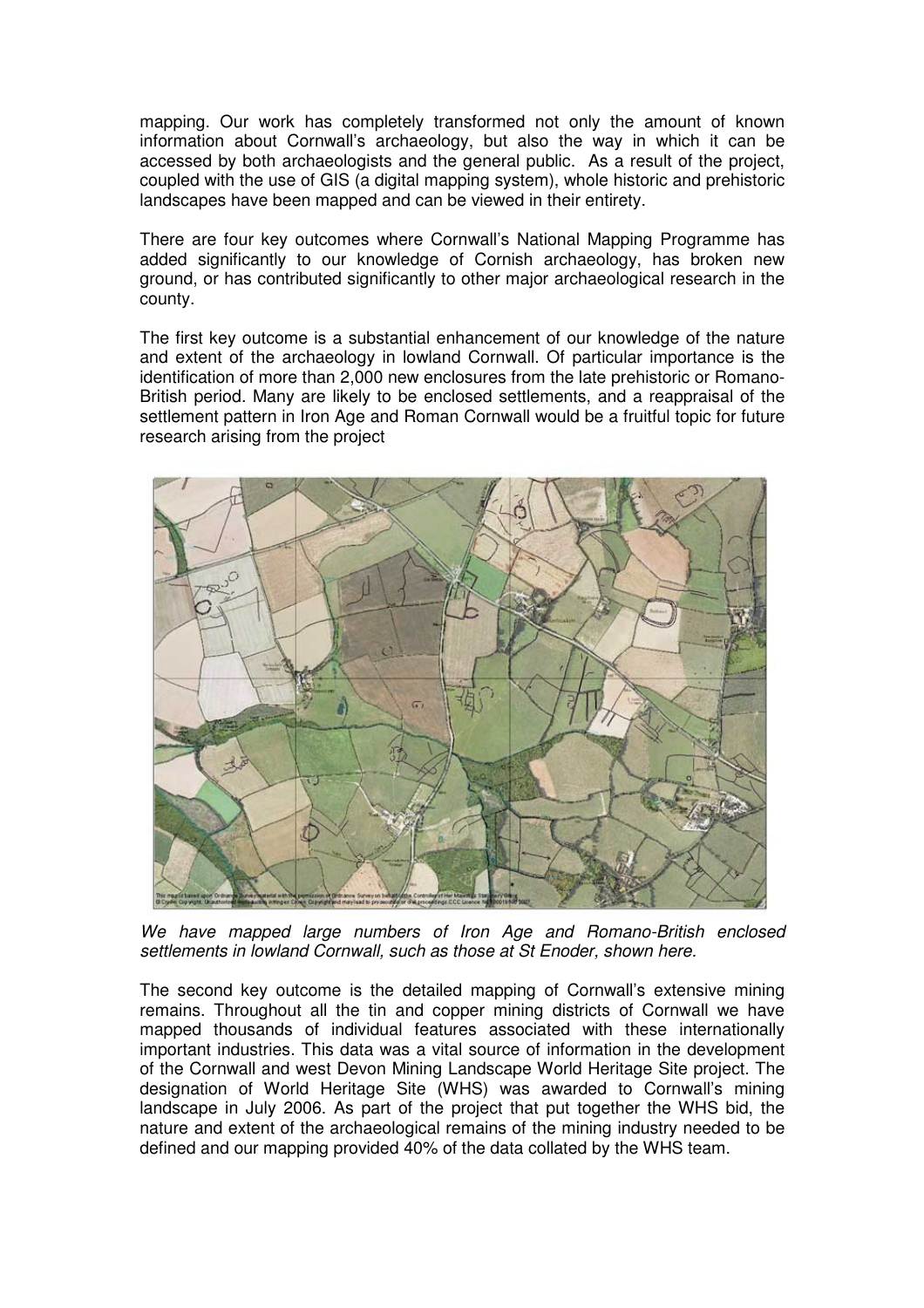

Mining remains mapped during Cornwall's National Mapping Programme in west Cornwall, showing the density of the features we plotted.

In a similar vein we identified and mapped large numbers of early mining features. In particular we recorded almost 300 previously unsurveyed tin streamworks; some are likely to have their origins in the medieval period and represent the earliest recorded tin workings in the county.



Remains of tin streamworks at Little Brynn, Roche; one of 300 previously unsurveyed streamworks which we mapped during the project.